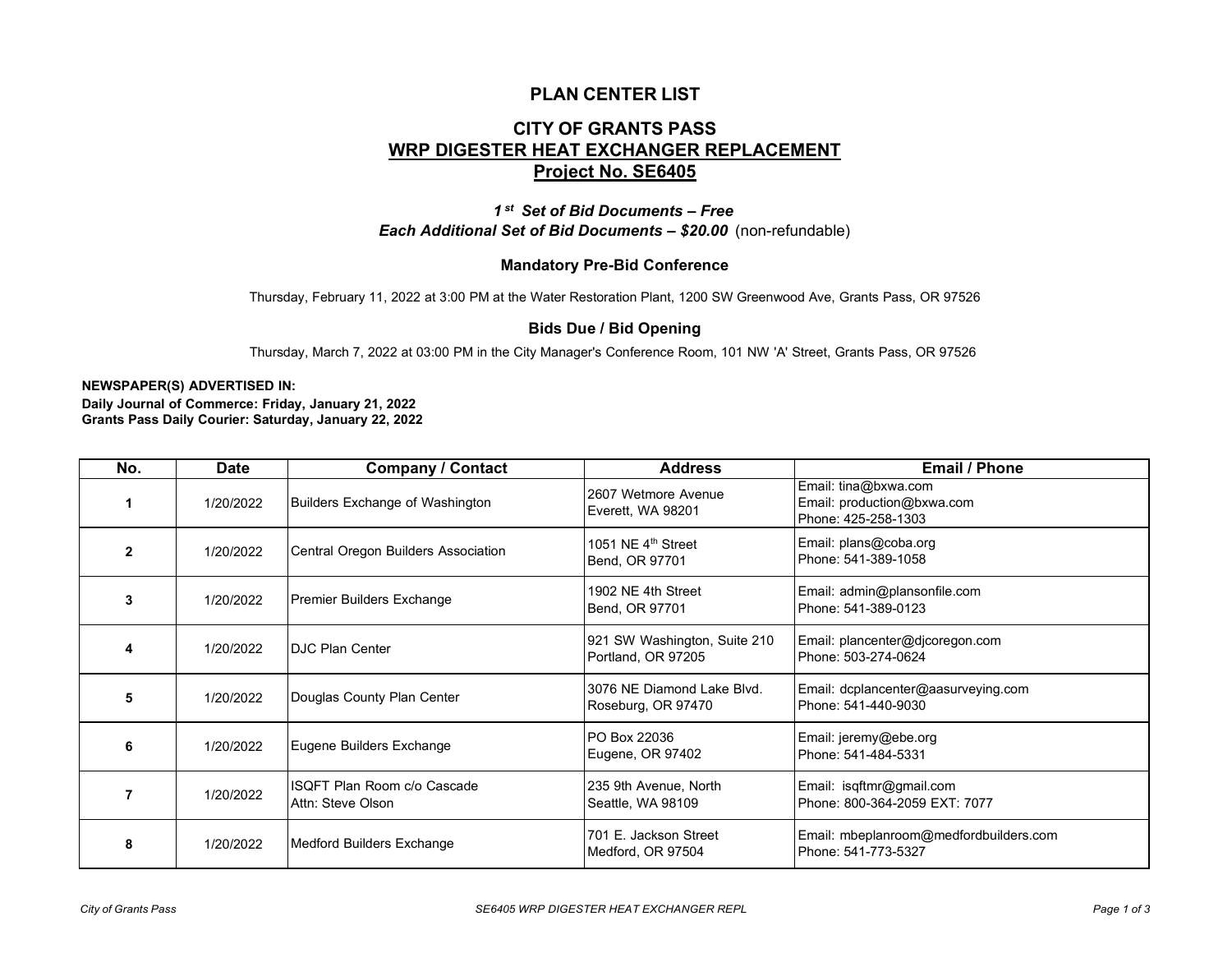| 9    | 1/20/2022 | Contractor Plan Center               | PO5468 SE International Way<br>Milwaukie, OR 97222 | Email: brie@contractorplancenter.com<br>Phone: 503-650-0148 |
|------|-----------|--------------------------------------|----------------------------------------------------|-------------------------------------------------------------|
| 10   | 1/20/2022 | Salem Contractor Exchange            | PO Box 12065<br>Salem, OR 97309                    | Email: janai@sceonline.org<br>Phone: 503-362-7957           |
| 11   | 1/20/2022 | Spokane Regional Plan Center         | 209 N. Havana Street<br>Spokane, WA 99202          | Email: projectinfo@plancenter.net<br>Phone: 509-328-9600    |
| 12   | 1/20/2022 | <b>Tri-City Construction Council</b> | 20 E. Kennewick Avenue<br>Kennewick, WA 99336      | Email: bidinfo@tcplancenter.com<br>Phone: 509-582-7424      |
| 13   |           |                                      |                                                    |                                                             |
| 14   |           |                                      |                                                    |                                                             |
| $15$ |           |                                      |                                                    |                                                             |
| 16   |           |                                      |                                                    |                                                             |
| 17   |           |                                      |                                                    |                                                             |
| 18   |           |                                      |                                                    |                                                             |
| 19   |           |                                      |                                                    |                                                             |
| 20   |           |                                      |                                                    |                                                             |
| 21   |           |                                      |                                                    |                                                             |
| 22   |           |                                      |                                                    |                                                             |
| 23   |           |                                      |                                                    |                                                             |
| 24   |           |                                      |                                                    |                                                             |